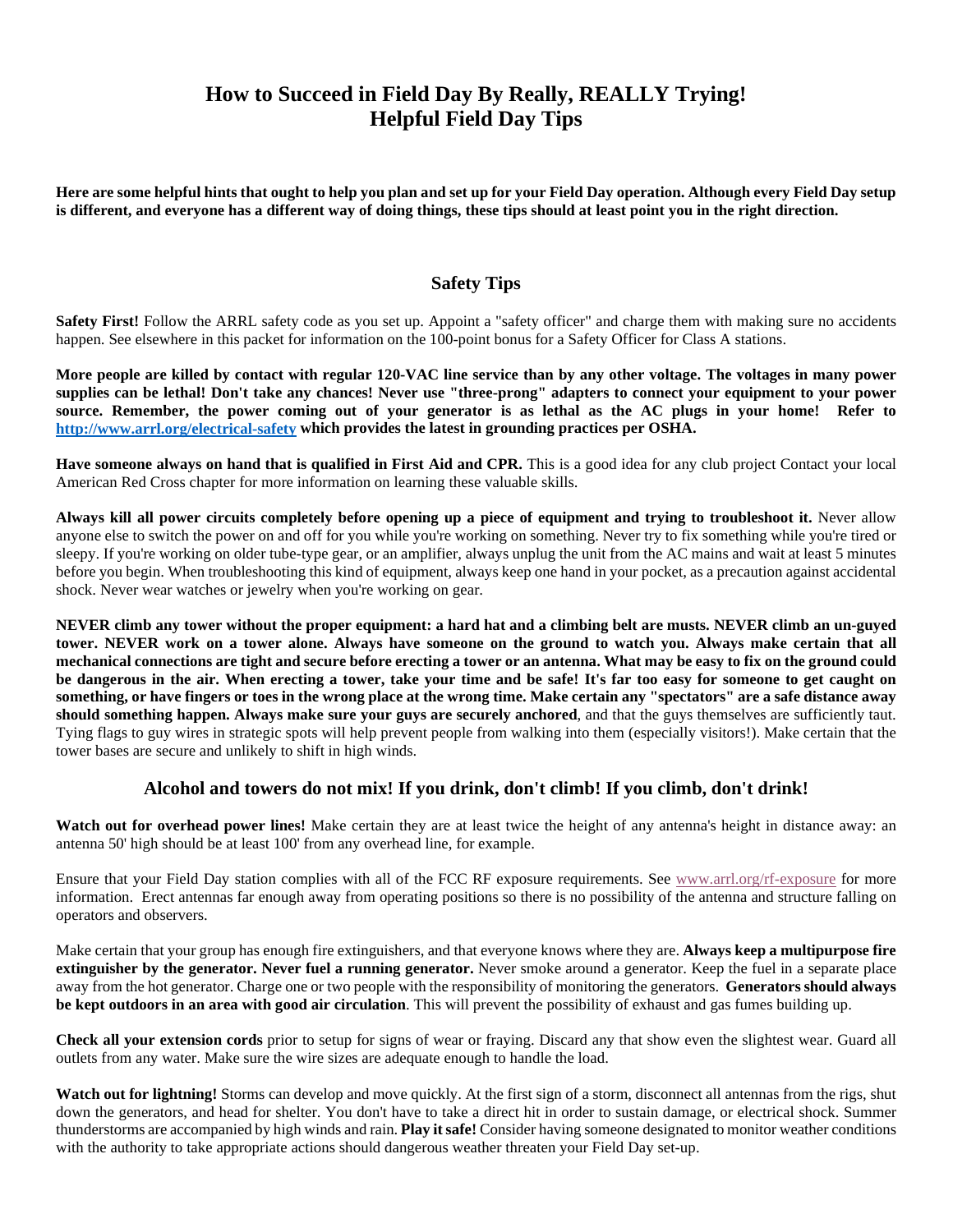During an overnight operation, **make sure that there is adequate security for those involved, including adequate lighting.** More than one Field Day operation has discovered too late that equipment has been permanently "borrowed" from an operating position left unattended during the wee-hours of the morning.

#### **Setup**

**Check out your operating site ahead of time. Avoid confusion on Field Day by preparing a work plan**. You'll want to determine where antenna, power sources, and operating positions should be placed. Coordinate in advance the order for each task. Make sure that all essential items will be on hand when they are needed. Don't forget the essential creature comforts, such as trash cans, toilet paper, flashlights, bug spray, first aid kit, etc.

Nothing can kill the Field Day enthusiasm faster than not having sufficient help to set-up and tear-down the site. **Sign up your volunteers early. Be proactive in soliciting volunteers. Don't just say "we need help." Personally invite individuals to participate (i.e. "Pete I could really use your help as the 10meter Phone band captain.)**

**Always have designated "tour guides",** that is, persons ready to guide any visitors who might happen by your site and show an interest in ham radio. This is also a good way to drum up interest in a class. Not only is this a chance to show off your hobby in a favorable light, but it is also worth some bonus points! Set up a table with some handouts about ham radio, your club, and Field Day. Type up a sheet that describes your club, the operation, and include a person to contact for more information. When giving a tour, make sure not to lapse into "ham speak": try to explain what people doing in easy-to-understand language. **Avoid Jargon!**

If the media comes by, **make certain that something is going on**. TV, radio and print journalists will be much more impressed to see antennas going up and people making contacts than they will by a group of people sitting around drinking beer. Make sure you have someone designated to be the guide for any visiting news media or VIPs.

Many clubs "turn out the operators" by combining Field Day with family activities, such as a picnic. Others send a mailing to all their area hams with a map to the FD site along with some information. **Be creative!** In your community there are always those who would love the chance to come and participate. Consider organizing volunteers who would pick up older hams who may not drive at night or might not have a ride. Telephone "lapsed" club members with a personal invitation. What ham can ignore a good covered dish supper?

**Give everyone something to do**. Newer hams can do 2-meter talk-ins, help operate a GOTA station, or help assemble antennas – *but also spend time with them, Elmering them through some on-the-air contacts at the main station.* The more people are involved, the better time you will all have. This is a great chance to give some of your newer hams some practical experience. **Do what it takes to get the new hams ON THE AIR** - after all, Field Day is a great opportunity for new hams to learn how to operate!

**Keep a handy list of [ARRL Section](http://www.arrl.org/contest-sections-list) abbreviations at every operating position**. This will eliminate possible confusion later on. If everyone uses the same abbreviations, you'll save yourself some headaches when it comes time to check over the logs. The full list is included in this packet.

Make sure everyone keeps up the dupe sheets or logging duties. If you have operators who have never used one, sit them down with someone beforehand to show them how it's done. **Consider a club program before Field Day to familiarize your members with logging, duping and operating. There are numerous free computer logging programs for Field Day. Find one, learn it and use it. Trust me, it will simplify your life.** Finally, before the actual start of operating, have a **final "participant briefing"** so that all involved know the necessary safety and operational information. It's a great way to officially kick off the weekend!

# **Operating**

**Keep an ever-constant eye on 10 and 6 meters**. If those bands open up, you should have lots of stations to work. If the band is quiet, don't assume that it's dead. Throw out a CQ or try to stir up interest. Everyone else could be listening, too! Remember: all licensed amateurs have some type of HF-operating privileges on 10-meters and almost all have 6-meter privileges.

Listen around on the bands the week before the contest. This gives you a good idea of what to expect in the way of propagation during Field Day. Check your logs from previous years and see if you can spot any trends, i.e. hours when certain bands were open, or had a high level of activity. Certain bands in certain areas can be extremely important in working up a good score. For example, 40 meters on the East Coast is a bread and butter band for Field Day while 6-meters almost always has great openings in late June. Decide which bands are going to be the most important to your score and try to maximize your effort on them by using the best antennas possible combined with your best gear and best operators.

**Don't ignore one mode for another.** Many groups have concentrated on CW only to miss out on some easy Phone contacts, and vice versa. **Digital modes, especially MSK144 on VHF, and FT8 on HF and VHF are two of the fastest growing areas of Field Day contacts**. Always keep in mind that every contact counts, no matter what the mode.